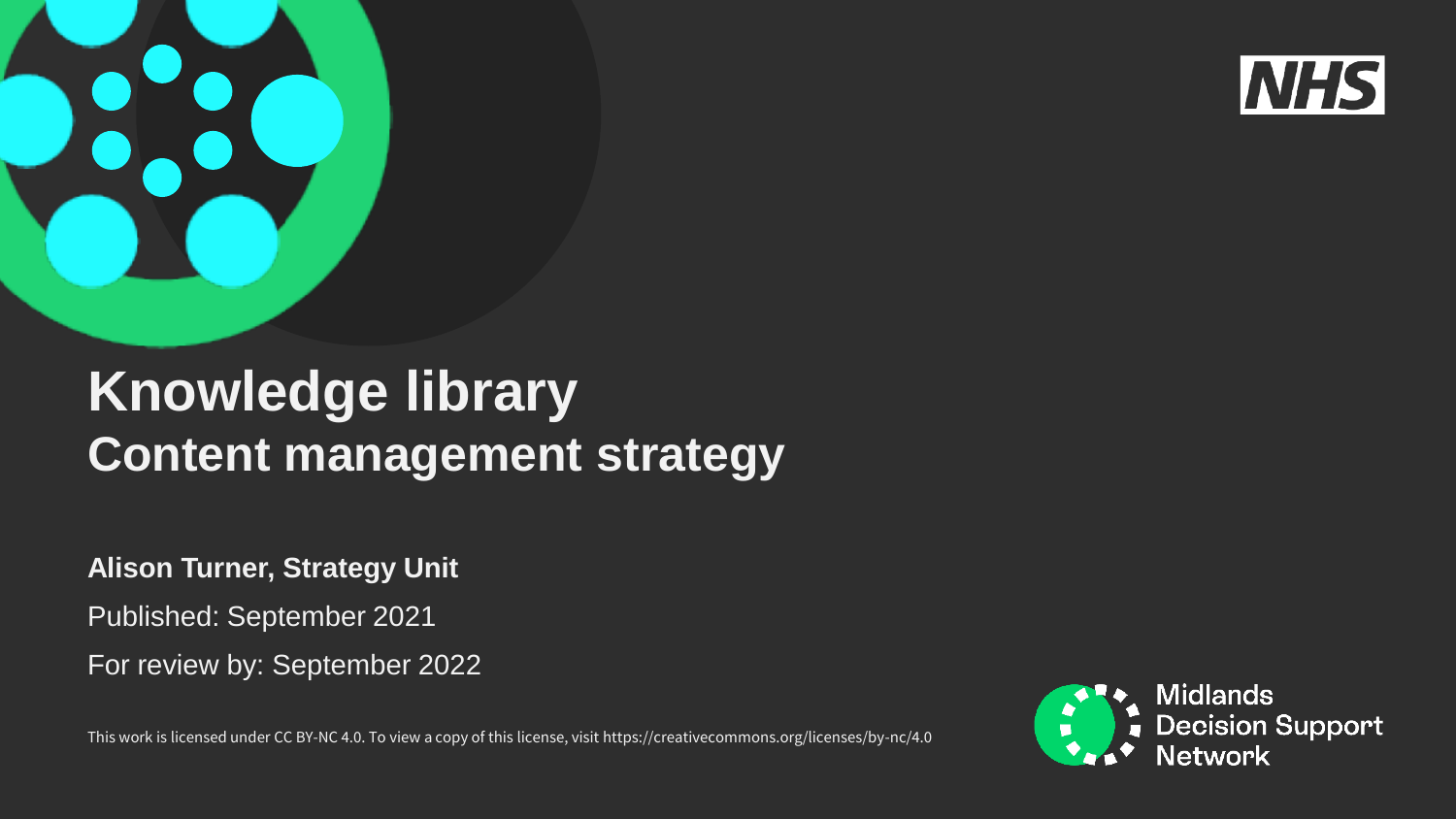## **Introduction**

• The Knowledge Library is a collection of evidence and analysis produced by Midlands Decision Support Network (MDSN), to encourage knowledge sharing and avoid unnecessary duplication.



• The Library is managed by an editorial team who will ensure content is relevant and current.

### **The knowledge library …**

- acts as the "collective memory" of the Midlands Decision Support Network
- acts as a "knowledge commons"\* enabling knowledge mobilization
- is the first port of call as part of a check for what we already know before conceptualising/framing or commissioning new work
- \* The term "commons" implies shared responsibility for sustainability & stewardship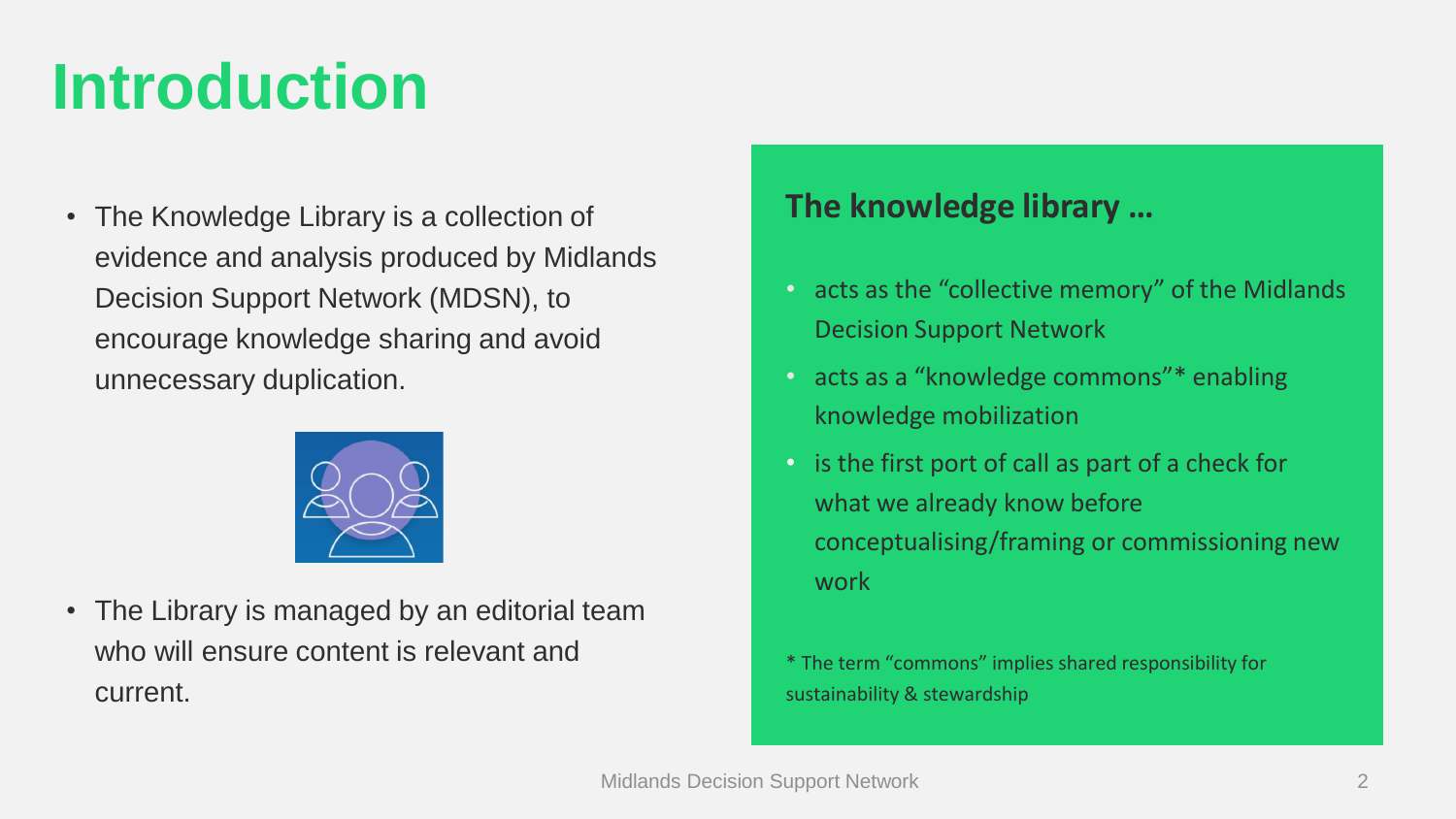## **The principles underpinning the design of the Knowledge Library …**



MEANINGFUL TO USERS, PROVIDING ACCESS TO VALUABLE INSIGHTS

DURABLE, OUTLASTING A SYSTEM WITH CONTINUOUSLY CHANGING **TERMINOLOGY** 



A PRACTICAL TOOL TO MAKE SHARING MUCH EASIER



SIMPLE AND INTUITIVE TO USE



SUPPORTIVE OF A MULTIDISCIPLINARY APPROACH TO DECISION MAKING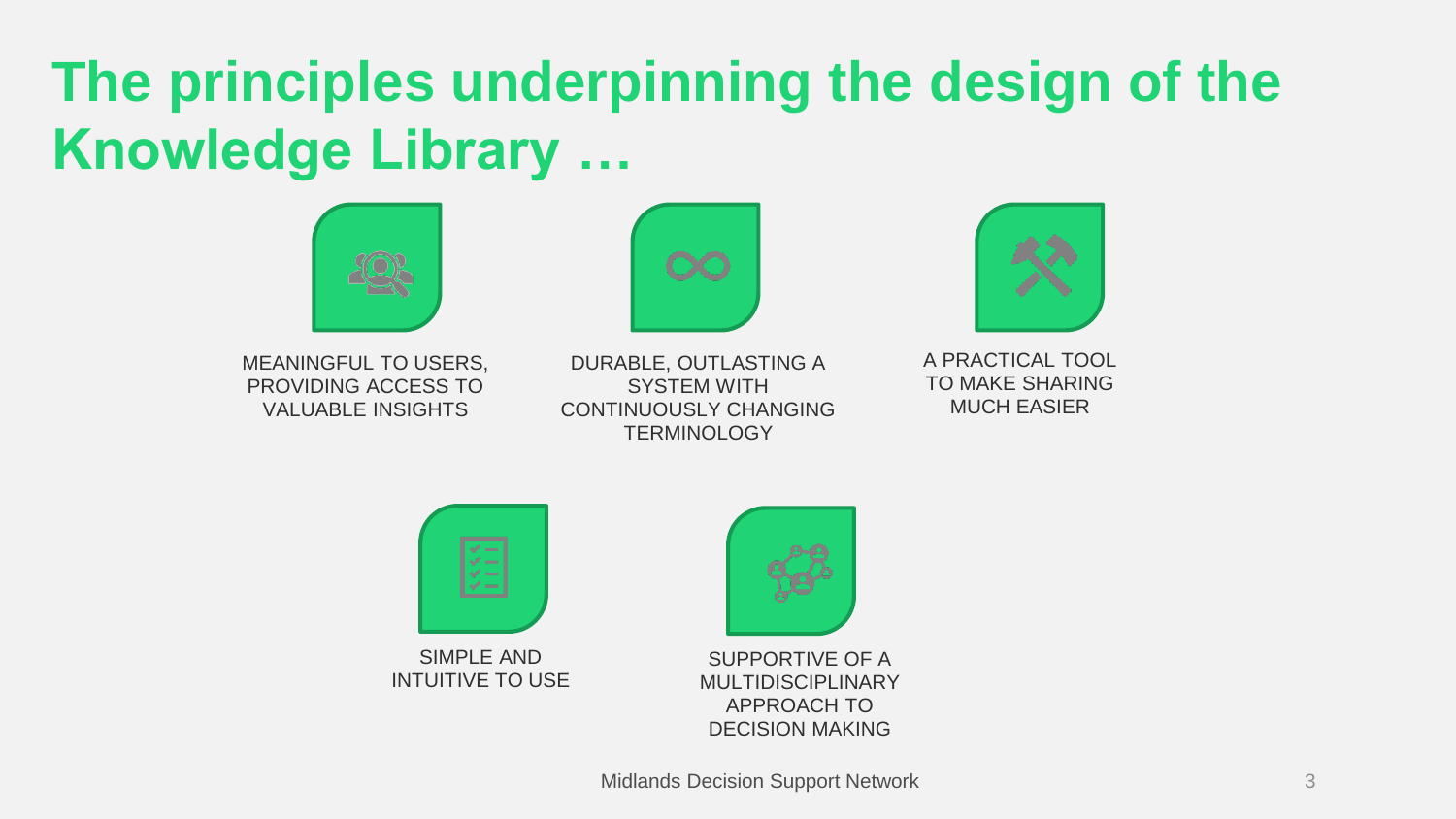# **The Knowledge Library will include**

- 1. Publications commissioned by the **MDSN**
- 2. Publications created by MDSN Members
- 3. Documentation to support the operation of the MDSN

## All publications should pass the **[CRAAP](https://infolit.org.uk/wp-content/uploads/ResearchSmarter/Docs/CRAAP.pdf)** test:

✓

**Currency**: Applies to current policy? **Relevance**: Informs DSU work? **Authority**: Originality? Transparency? **Accuracy**: Quality checked? **Purpose**: Adds new insights?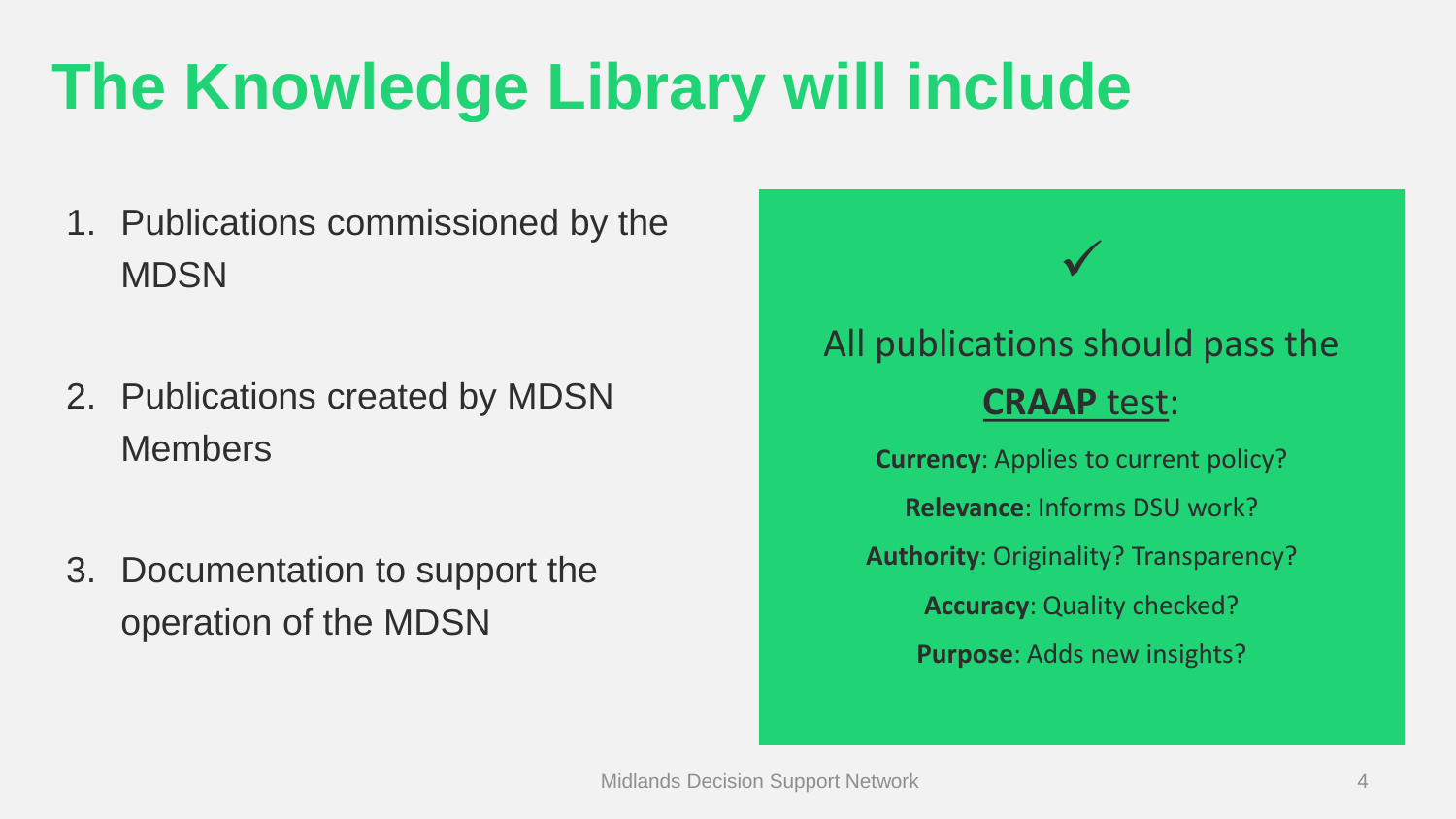# **The Knowledge Library will not include**

- Blogs and opinion pieces
- News and other ephemeral items
- Corporate literature
- External content produced beyond the **MDSN**

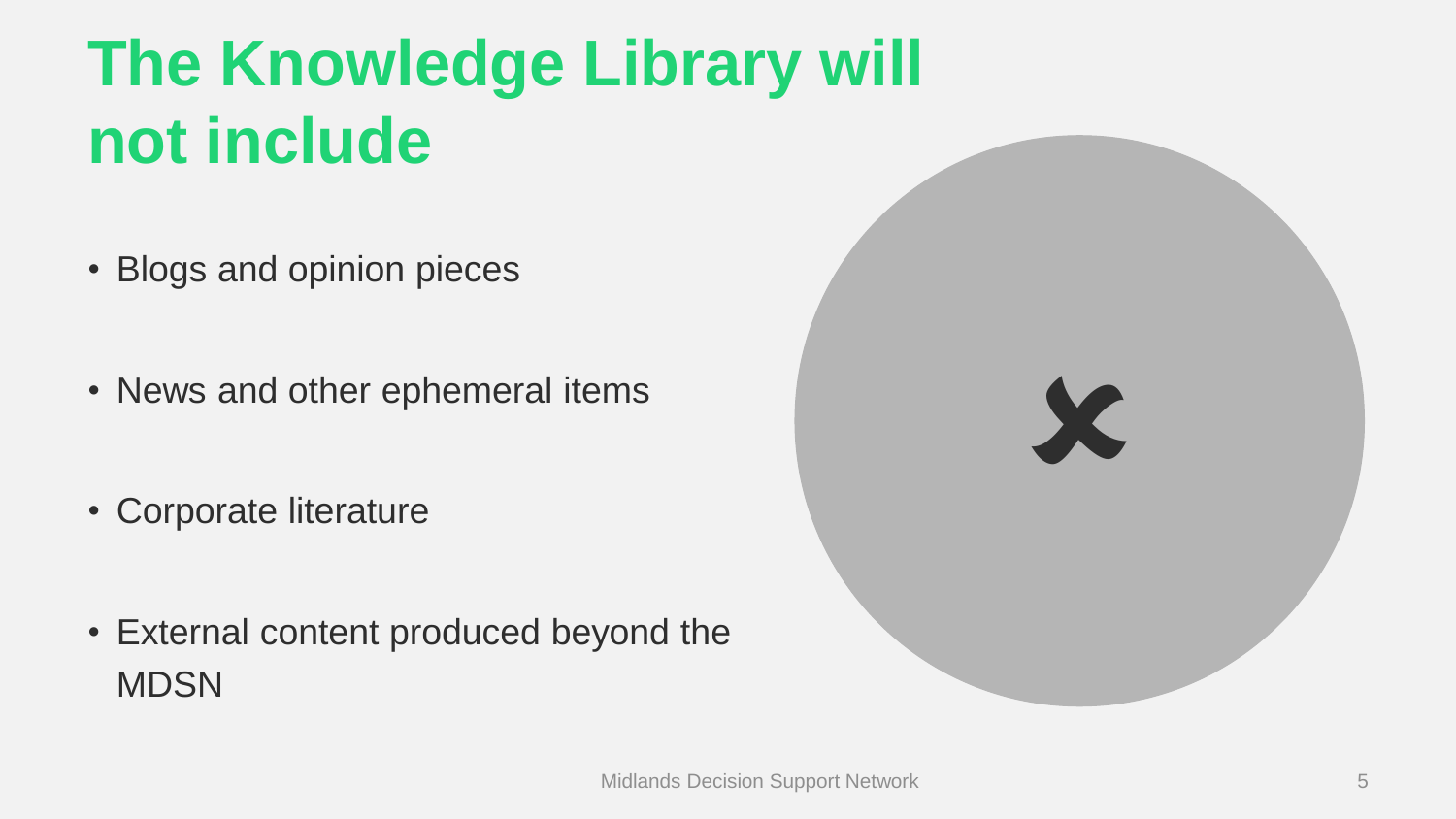# **Publications will be "tagged" to help users find information quickly**

### • By setting:

| System-wide                   |
|-------------------------------|
| <b>Public health</b>          |
| Primary and community         |
| Secondary                     |
| <b>Tertiary</b>               |
| <b>Mental health services</b> |
| <b>Ambulance services</b>     |
| <b>Hospices</b>               |
| <b>Care homes</b>             |
| Prisons                       |
| Social care                   |
| Other                         |

• By publication type:

### Analysis *includes quantitative, qualitative, mixed methods* **Briefing** Case study Conference presentation **Evaluation** Evidence analysis Lessons learned Research Service improvement Strategy development Tools and templates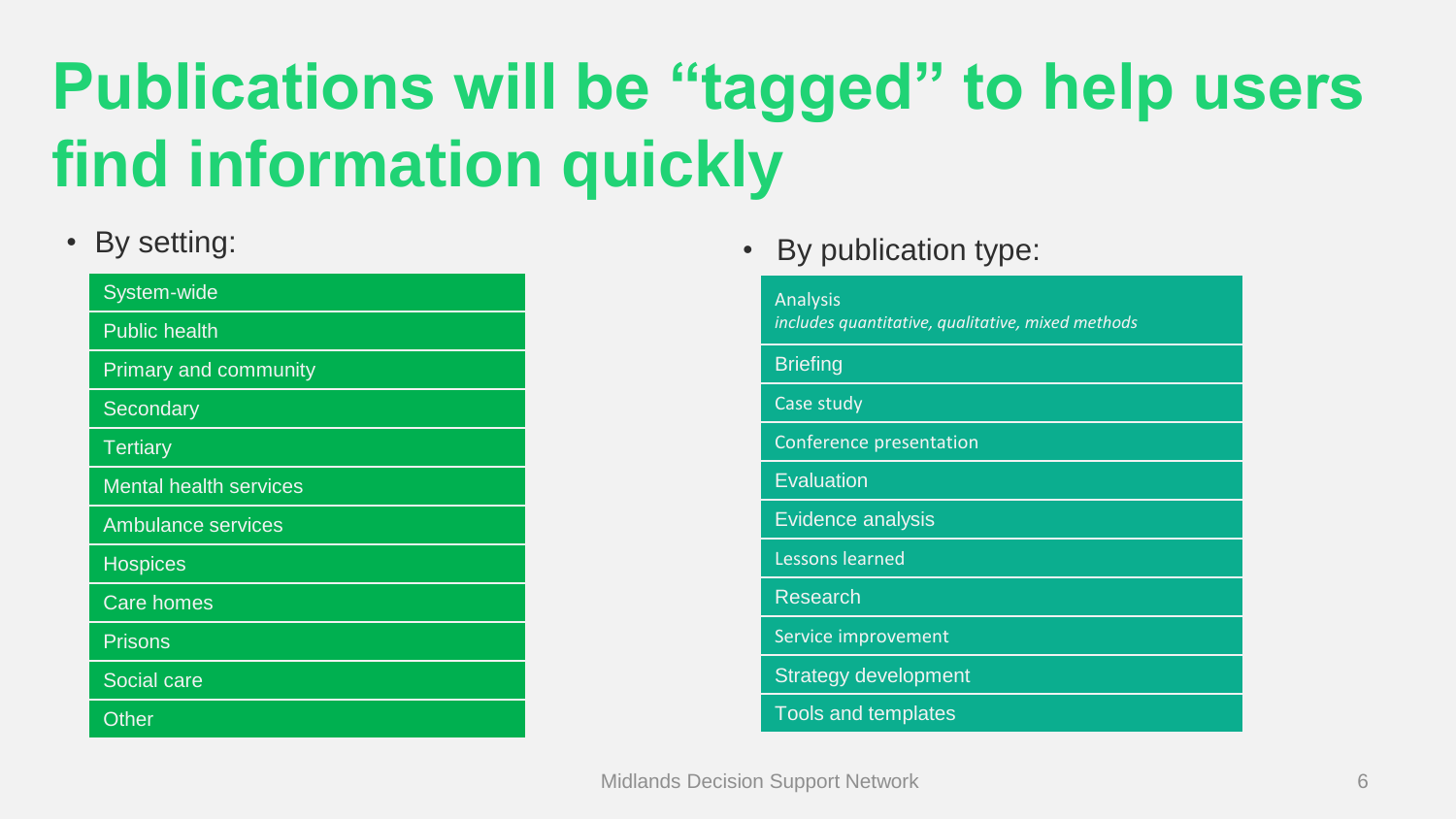### **Publication standards**

All documents should include:

The following information will help users to find information:

Appropriate Creative Commons licence

### Details of the methodology used

A title of not more than 12 words with a sub-title if required

A summary providing key messages (unless the document itself is a summary)

Clear provenance information: *author, title, date, institution* 

Keywords: for example*, population, outcomes, intervention/innovation*

Tags: Setting and Publication type